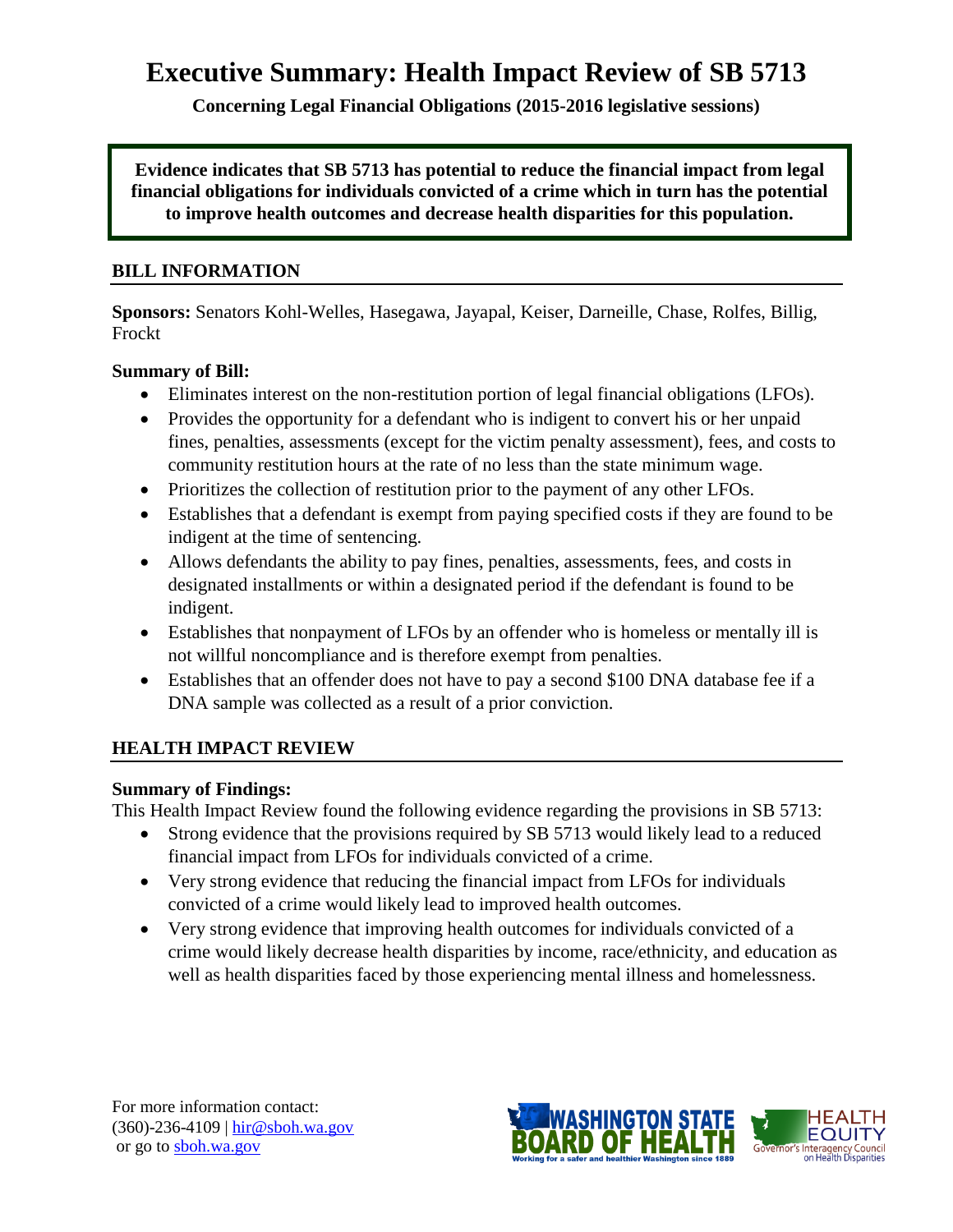# **Health Impact Review of SB 5713**

**Concerning Legal Financial Obligations 2015-2016 Legislative Sessions**

# **September 30, 2016**

Author: Alexandra Montaño Contributor/Reviewer: Christy Hoff Reviewer: Sierra Rotakhina Reviewer: Michelle Davis Reviewer: Kelie Kahler

# **Acknowledgement**

We would like to thank Dr. Katherine Beckett, Director of the Comparative Law and Society Studies (CLASS) Center and Professor in the Department of Sociology and the Law, Societies, and Justice Program at the University of Washington for providing consultation for this review.

# **Contents**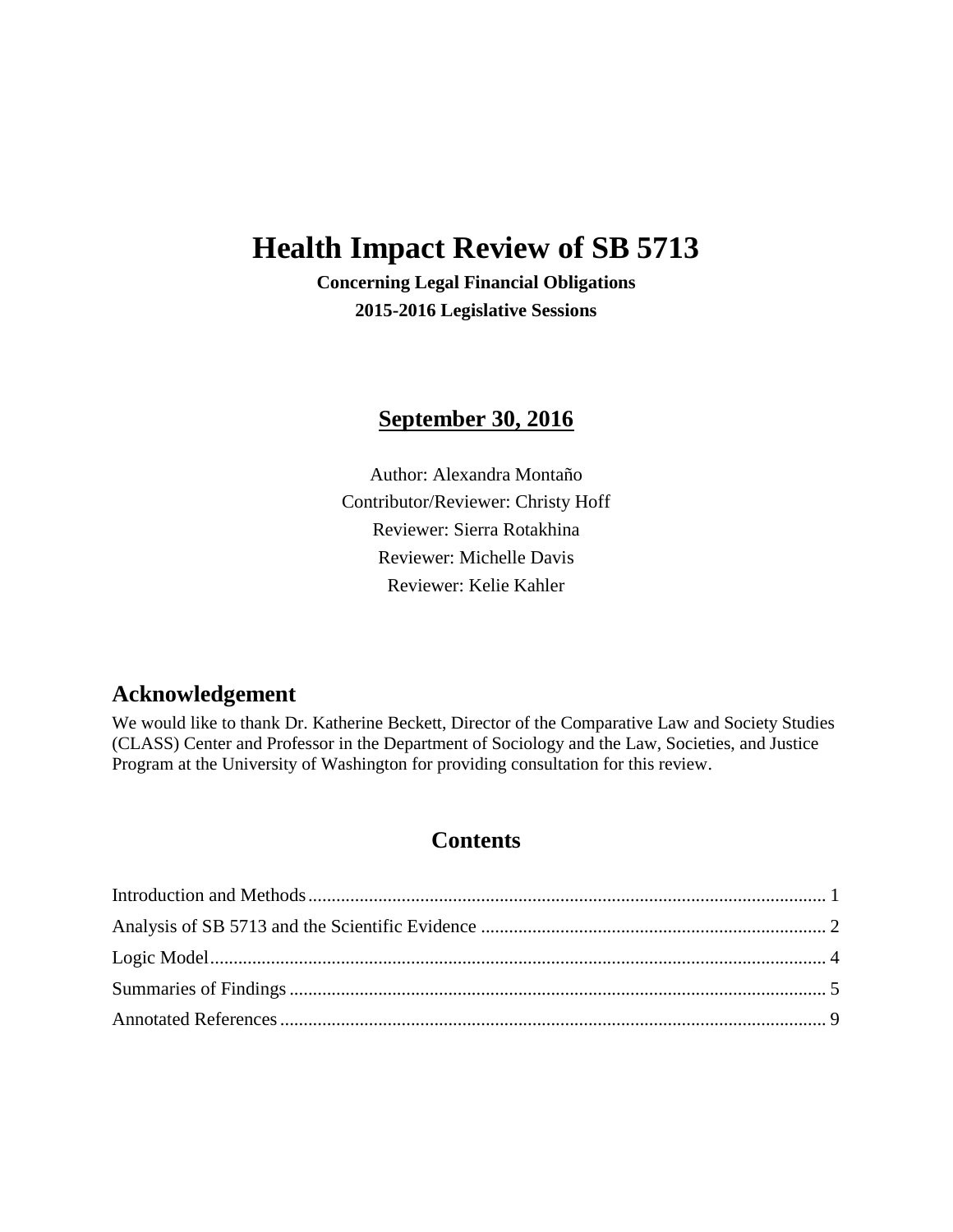# **Introduction and Methods**

<span id="page-2-0"></span>A Health Impact Review is an analysis of how a proposed legislative or budgetary change will likely impact health and health disparities in Washington State [\(RCW 43.20.285\)](http://apps.leg.wa.gov/rcw/default.aspx?cite=43.20.285). For the purpose of this review 'health disparities' have been defined as the differences in disease, death, and other adverse health conditions that exist between populations [\(RCW 43.20.270\)](http://apps.leg.wa.gov/rcw/default.aspx?cite=43.20.270). This document provides summaries of the evidence analyzed by State Board of Health staff during the Health Impact Review of Senate Bill 5713 [\(SB 5713\)](http://app.leg.wa.gov/billinfo/summary.aspx?bill=5713&year=2015) from the 2015-2016 legislative sessions.

Staff analyzed the content of SB 5713 and created a logic model depicting possible pathways leading from the provisions of the bill to health outcomes. We consulted with experts and contacted stakeholders with diverse perspectives on the bill. State Board of Health staff can be contacted for more information on which stakeholders were consulted on this review. We conducted objective reviews of the literature for each pathway using databases including PubMed and Google Scholar.

The following pages provide a detailed analysis of the bill including the logic model, summaries of evidence, and annotated references. The logic model is presented both in text and through a flowchart (Figure 1). The logic model includes information on the strength of the evidence for each relationship. The strength-of-evidence has been defined using the following criteria:

- Not well researched: the literature review yielded few if any studies or only yielded studies that were poorly designed or executed or had high risk of bias.
- **A fair amount of evidence:** the literature review yielded several studies supporting the association, but a large body of evidence was not established; or the review yielded a large body of evidence but findings were inconsistent with only a slightly larger percent of the studies supporting the association; or the research did not incorporate the most robust study designs or execution or had a higher than average risk of bias.
- **Strong evidence:** the literature review yielded a large body of evidence on the relationship (a vast majority of which supported the association) but the body of evidence did contain some contradictory findings or studies that did not incorporate the most robust study designs or execution or had a higher than average risk of bias; or there were too few studies to reach the rigor of 'very strong evidence'; or some combination of these.
- **Very strong evidence:** the literature review yielded a very large body of robust evidence supporting the association with few if any contradictory findings. The evidence indicates that the scientific community largely accepts the existence of the association.

This review was subject to time constraints, which influenced the scope of work for this review. The annotated references are only a representation of the evidence and provide examples of current research. In some cases only a few review articles or meta-analyses are referenced. One article may cite or provide analysis of dozens of other articles. Therefore the number of references included in the bibliography does not necessarily reflect the strength-of-evidence. In addition, some articles provide evidence for more than one research question so they are referenced multiple times.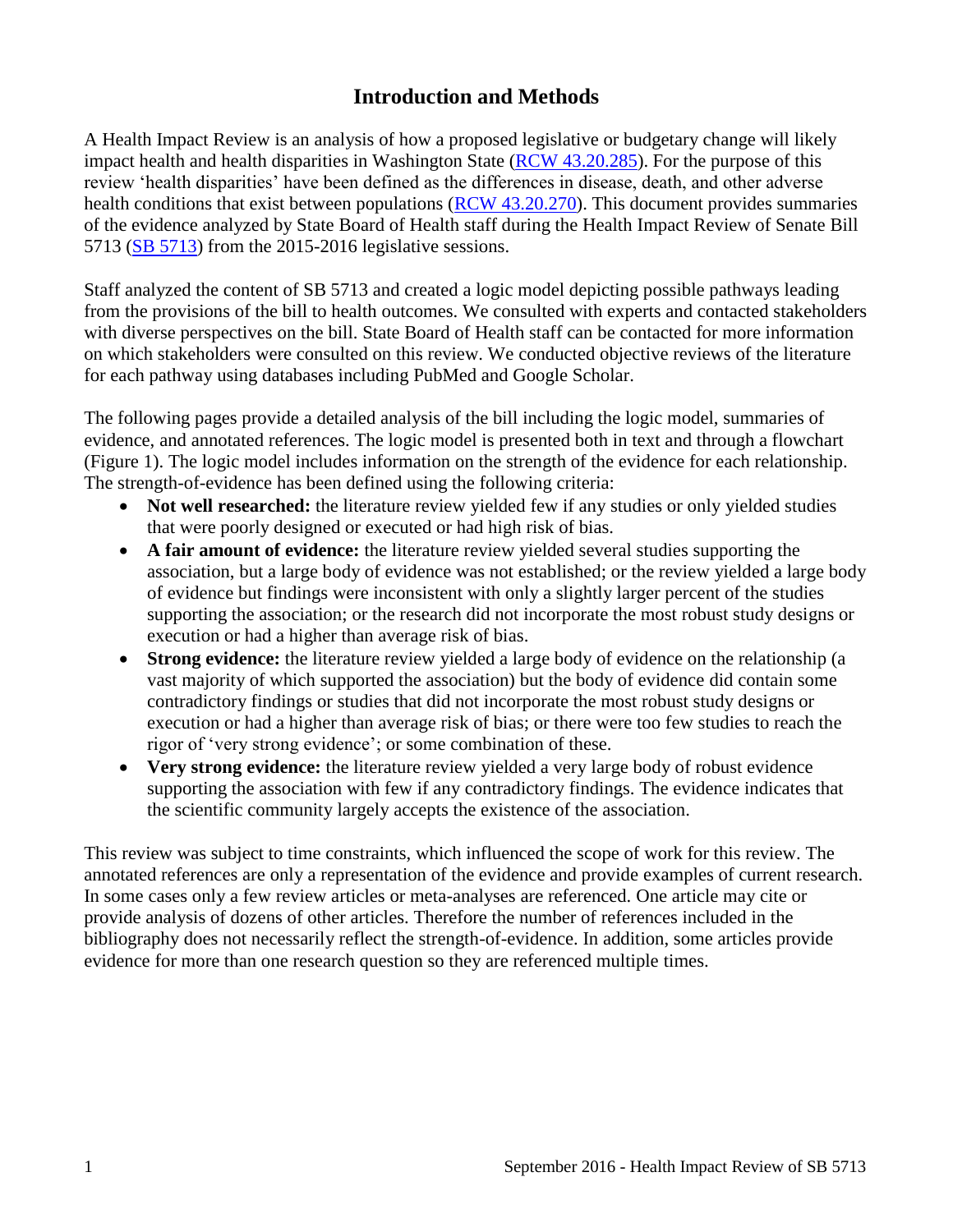# **Analysis of SB 5713 and the Scientific Evidence**

#### <span id="page-3-0"></span>*Summary of relevant background information*

- When an individual is convicted of a crime in Washington, the court has the authority to order the payment of legal financial obligations (LFOs), which may include fines, fees, and costs associated with an individual's conviction. [1](#page-10-1)
- In addition to a number of discretionary LFOs such as a jury fee, crime lab analysis fee, filing/clerk's fee, and costs of incarceration, a \$500 victim penalty assessment (VPA) and a \$100 DNA fee are required to be imposed on all felony convictions.<sup>[1,](#page-10-1)[2](#page-10-2)</sup>
- Superior court-ordered LFO judgements in Washington are charged 12% interest annually, which begins accruing from the day of sentencing, and are assessed a \$100 annual collection surcharge per felony conviction.<sup>[3](#page-10-3)</sup>
- LFOs from district and municipal courts are also subject to 12% interest if the case is sent to a collection agency and placed in collection status.[4](#page-11-0)

#### *Summary of SB 5713*

- Eliminates interest on the non-restitution portion of LFOs.
- Provides the opportunity for a defendant who is indigent to convert his or her unpaid fines, penalties, assessments (except for the VPA), fees, and costs to community restitution hours at the rate of no less than the state minimum wage.
- Prioritizes the collection of restitution prior to the payment of any other LFOs.
- Establishes that a defendant is exempt from paying specified costs if they are found to be indigent at the time of sentencing.
- Allows defendants the ability to pay fines, penalties, assessments, fees, and costs in designated installments or within a designated period if the defendant is found to be indigent.
- Establishes that nonpayment of LFOs by an offender who is homeless or mentally ill is not willful noncompliance and is therefore exempt from penalties.
- Establishes that an offender does not have to pay a second \$100 DNA database fee if a DNA sample was collected as a result of a prior conviction.

# *Scope of this Health Impact Review*

Existing language in RCW 10.82.090 specifies that the provisions in SB 5713 would apply to persons convicted as adults as well as those adjudicated in juvenile court. However, in May 2015 Governor Jay Inslee signed into law Senate Bill 5564, known as the Youth Equality and Reintegration (YEAR) Act. This act relieves juvenile offenders from many of the same financial obligations as SB [5](#page-11-1)713 proposes.<sup>5</sup> Key provisions of the YEAR Act include: eliminating 20 of the 22 non-restitution LFOs; reducing the 12% interest rate on LFOs to zero; providing judges with the discretion to modify restitution assessments based on ability to pay, seal criminal records when restitution to individual victims has been paid off, and convert restitution to community service hours; creating the opportunity for youth with outstanding LFOs to petition the Court to reduce or forgive LFOs and interest; and prioritizing the payment of restitution to the victims.<sup>[5](#page-11-1)</sup> Given that the YEAR Act supersedes SB 5713 for juvenile offenders, this Health Impact Review will limit its focus to adult offenders only.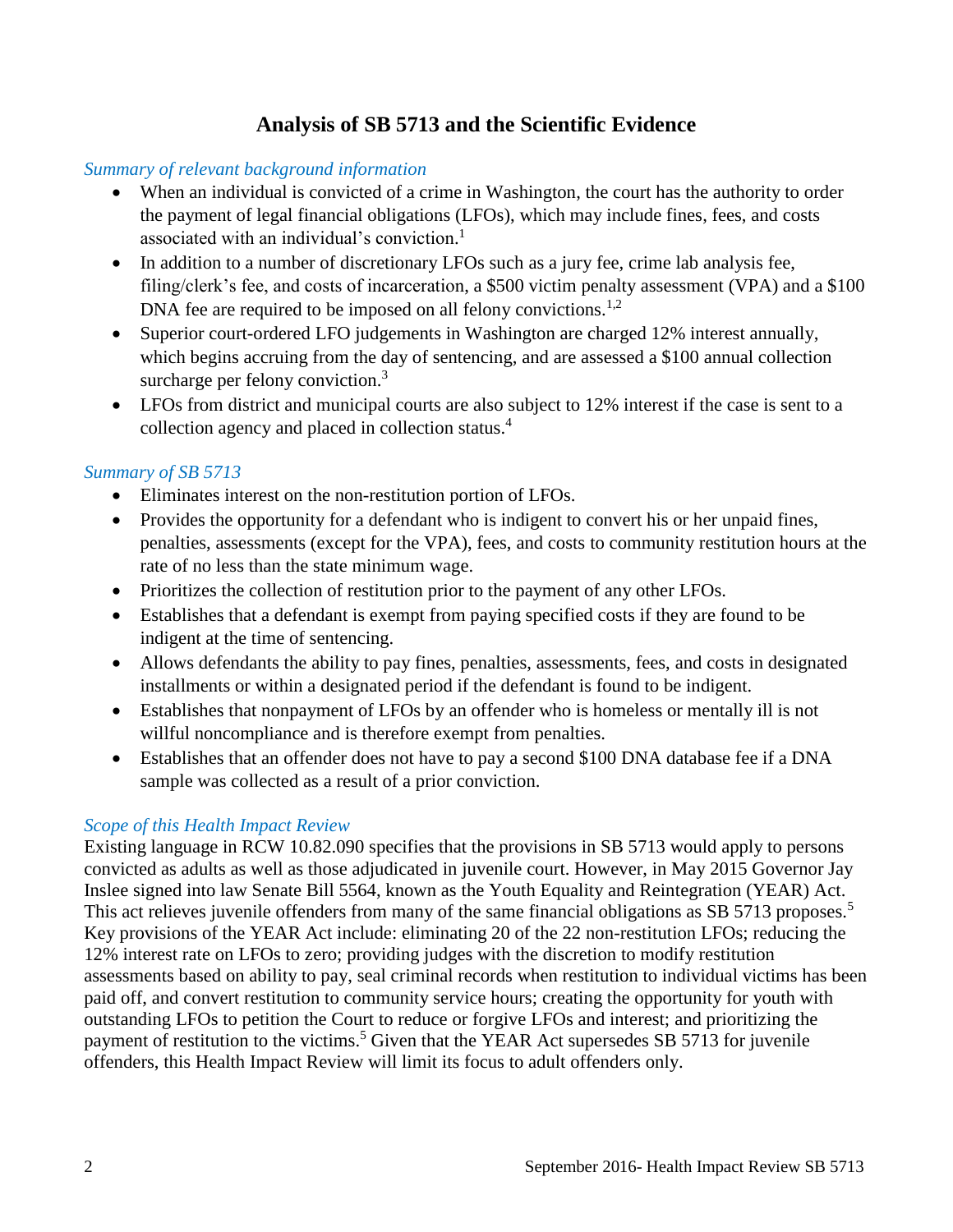#### *Health impact of SB 5713*

Evidence indicates that SB 5713 has potential to reduce the financial impact from LFOs for individuals convicted of a crime which in turn has the potential to improve health outcomes and decrease health disparities for this population.

#### *Pathways to health impacts*

The potential pathways leading from the provisions of SB 5713 to decreased health disparities are depicted in Figure 1. There is strong evidence that the provisions required by SB 5713 would likely lead to reduced financial impact from LFOs for individuals convicted of a crime.<sup>[1](#page-10-1)[,3](#page-10-3)[,4](#page-11-0)[,6-10](#page-11-2)</sup> There is very strong evidence that reducing the financial burden of LFOs would likely improve health outcomes for a number of indicators including overall self-rated health, depression, anxiety, asthma, obesity, and high blood pressure.[11-20](#page-13-0) There is very strong evidence that improving health outcomes for individuals convicted of a crime would likely reduce health disparities by income,  $\frac{4}{3}$  $\frac{4}{3}$  $\frac{4}{3}$ , 10-21 race/ethnicity,  $3,12,14,17,21-26$  $3,12,14,17,21-26$  $3,12,14,17,21-26$  $3,12,14,17,21-26$  $3,12,14,17,21-26$  and education.<sup>[3,](#page-10-3)[4,](#page-11-0)[11,](#page-13-0)[17,](#page-14-1)[21,](#page-16-0)[22,](#page-16-1)[25,](#page-17-0)[27](#page-17-1)</sup> Further, SB 5713 provides specific provisions for individuals convicted of a crime who are experiencing mental illness and homelessness and therefore improving health outcomes would also likely decrease health disparities for these populations.<sup>[3](#page-10-3)[,22](#page-16-1)[,23](#page-16-2)[,28](#page-18-0)</sup>

Due to time limitations we only researched the most direct connections between the provisions of the bill and decreased health disparities and did not explore the evidence for all possible pathways. For example, potential pathways that were not researched include:

 Evidence for the effectiveness of monetary sanction reform in increasing compliance with payments.

#### *Magnitude of impact*

The fiscal note for SB 5713 published in February 2015 estimates that there are 98,410 persons in Washington with superior court LFOs. In addition, the Washington Office of Public Defense indicates that 80 to 90% of persons charged with felony convictions, which would be handled by the superior courts, are found to be indigent. Using this estimate, the number of persons that would be impacted by the provisions provided by SB 5713, such as eligibility for community restitution hours, would be between 78,728 and 88,569 people. Further, the fiscal note states that there are 450,847 persons with LFOs from district and municipal courts. Although the percentage of indigent persons in that population is unknown, the fiscal note utilizes the United States Census Bureau estimate of 17.5% of Washington residents living at or below 125% of the federal poverty level. If 17.5% of those with district and municipal court LFOs were considered indigent, there would be an additional 78,898 people, which in combination with those owing superior court LFOs would amount to between 157,626 and 167,467 people impacted by this bill. It is important to note that the Census estimate reflects the general population in Washington and is likely an underestimation of the number of people with district and municipal court LFOs who are living in poverty and would be impacted by the provisions of this bill. Further, all persons in Washington with LFOs would be impacted by the provision that eliminates interest accrual on the non-restitution portion of their LFOs, approximately 549,257 people. Finally, a number of people would be indirectly impacted by this legislation as researchers have noted the tremendous impact that LFOs have on children and families including garnishment of spouse's earnings, seizing joint bank accounts and assets, and an overall financial instability.<sup>[10](#page-13-1)</sup>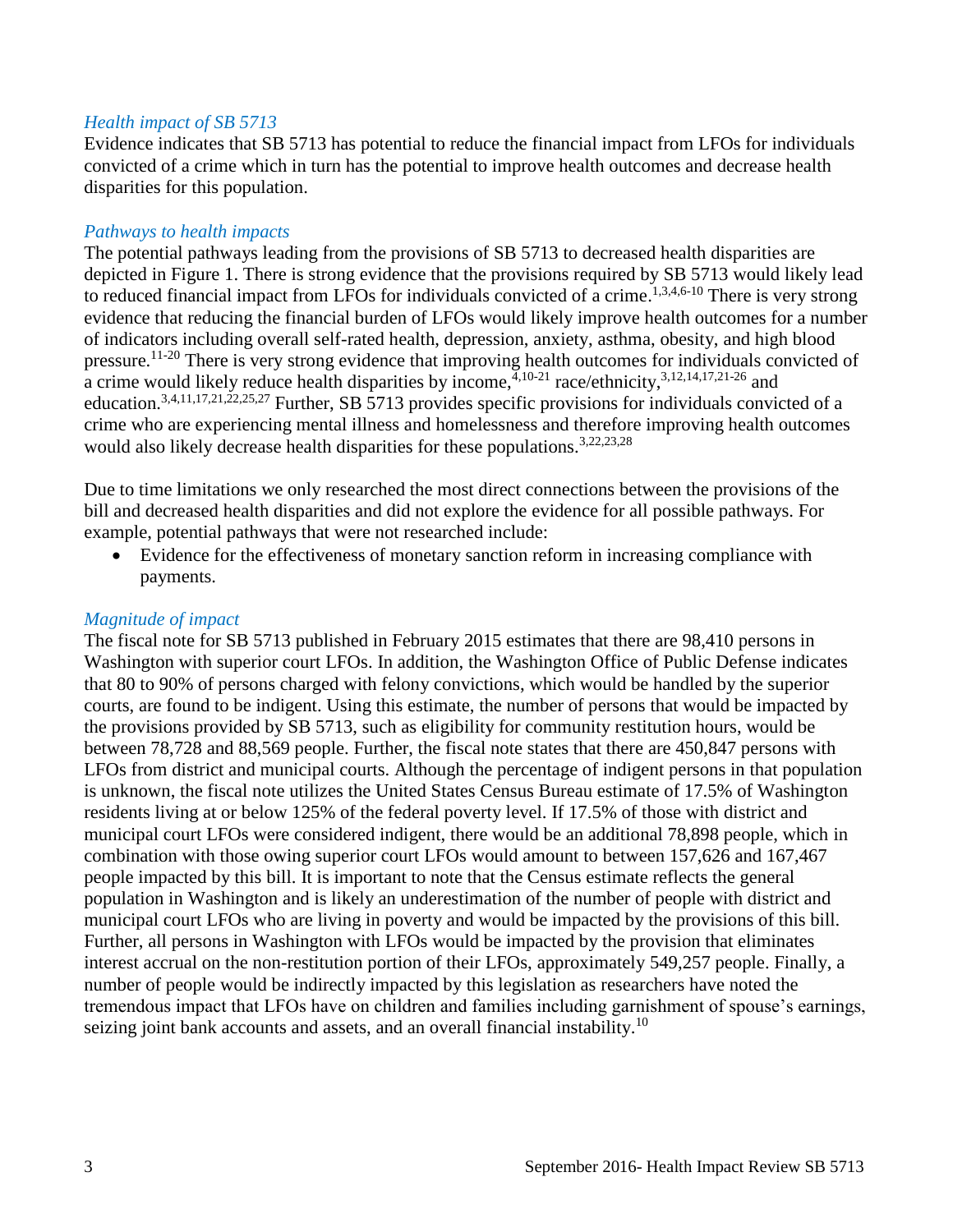# **Logic Model**

<span id="page-5-0"></span>

**Concerning Legal Financial Obligations**



4 September 2016 - Health Impact Review of SB 5713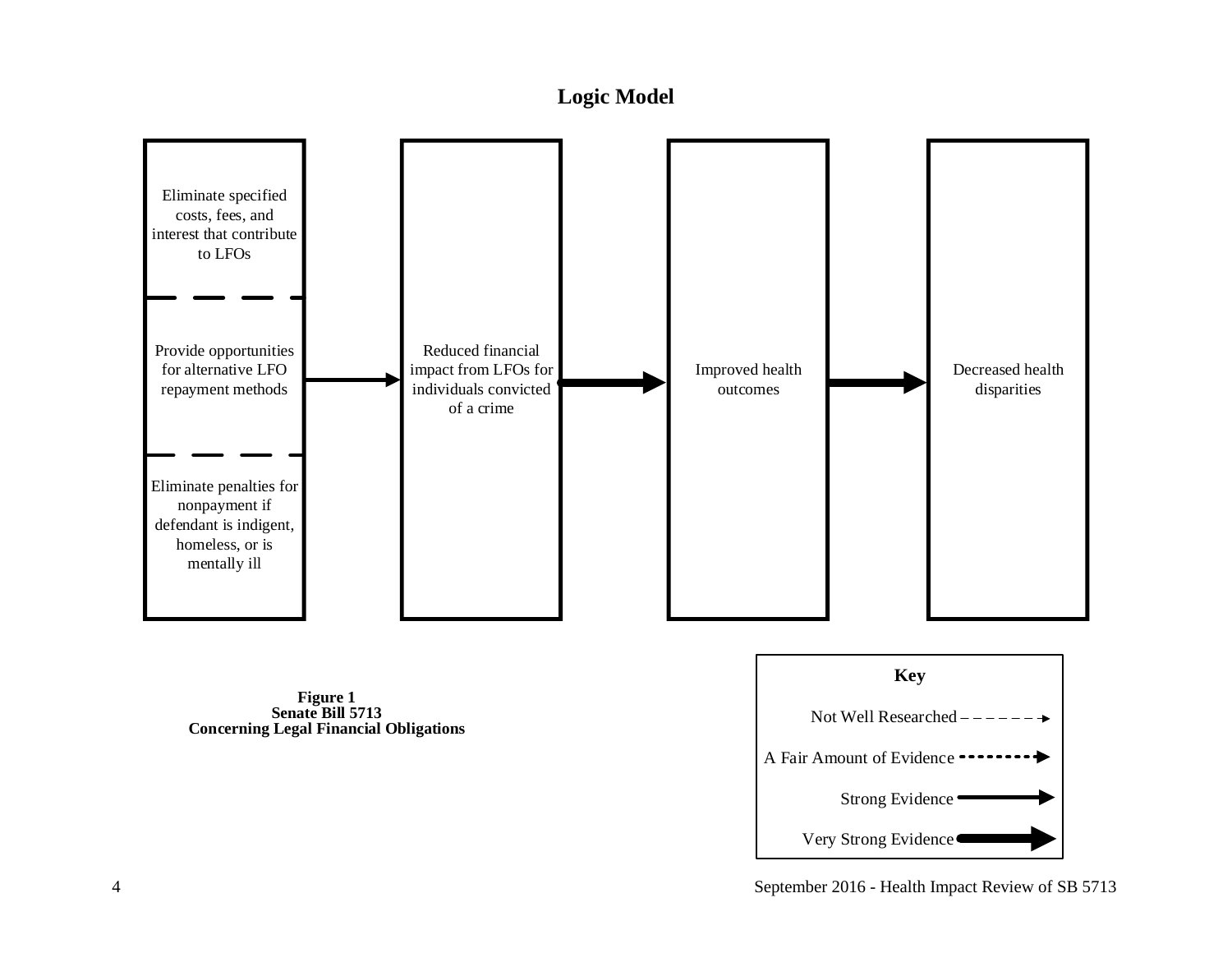# **Summaries of Findings**

#### <span id="page-6-0"></span>**Will the provisions specified by SB 5713 lead to a reduced financial impact from LFOs for individuals convicted of a crime?**

There is strong evidence that the provisions required by SB 5713 will lead to a reduced financial impact from LFOs for individuals convicted of a crime. According to the Washington Office of Public Defense, between 80% and 90% of persons convicted of felonies in the state are found to be indigent by the courts.<sup>[4](#page-11-0)</sup> A number of studies have indicated that LFOs, and the interest on them, is one of the biggest barriers to successful re-entry into communities following conviction and perpetuate a cycle of poverty.<sup>[1,](#page-10-1)[4,](#page-11-0)[6-9](#page-11-2)</sup> For example, with surmounting debt from LFOs, previous offenders experience worsening credit scores, a reduced ability to apply for federal benefits, and hindered efforts to pursue education and employment, particularly for those with a felony conviction.<sup>[1,](#page-10-1)[8](#page-12-0)</sup> In a 2008 study in Washington, data from superior court records indicated that the median value of LFOs for felony convictions was \$[1](#page-10-1),347 and the mean LFO value was  $$2,540<sup>1</sup>$ Given the mean value of \$2,540 and a 12% interest rate, a person making \$25 monthly payments on their LFO will still possess over \$3,900 in legal debt 30 years later.<sup>[1](#page-10-1)</sup> Further, evidence shows that for the majority of people, making payments towards their LFOs is "unduly burdensome" and that making regular payments takes away from their ability to pay rent, buy food and medicine, and financially support their children and families.<sup>[3](#page-10-3)[,8](#page-12-0)</sup> Finally, using the value of the median legal debt in Washington, data has shown that legal debt of white, Hispanic, and black men is approximately 60%, 36%, and 50% of their expected annual earnings respectively, which demonstrates that the debt caused by LFOs is substantial and impedes economic mobility.<sup>[10](#page-13-1)</sup> Therefore, the provisions provided by SB 5713, such as eliminating the interest on nonrestitution LFOs and eliminating specified costs for indigent persons, would reduce the financial impact from LFOs for individuals convicted of a crime.

#### **Will reducing the financial impact from LFOs for individuals convicted of a crime lead to improved health outcomes?**

There is very strong evidence that reducing the financial impact from LFOs for individuals convicted of a crime will lead to improved health outcomes. Financial impact can be measured by a number of indicators including household income, socioeconomic position, relative deprivation, poverty rates, and personal indebtedness.[15](#page-14-2)[,16](#page-14-3)[,18-21](#page-15-0) There is a large body of robust evidence that supports the association between income and health. Significant correlations exist between lower income and a number of health indicators including worse overall self-reported health, depression, stress, asthma, arthritis, stroke, oral health, tobacco use, women's health indicators, health screening rates, physical activity, and diabetes.[11-13,](#page-13-0)[15,](#page-14-2)[18,](#page-15-0)[19](#page-15-1) Further, 2015 data indicate that age-adjusted death rates were higher in Washington census tracks with higher poverty rates.[14](#page-14-0) Household income was also the strongest predictor of self-reported health status in Washington in 2016, even after accounting for age, education, and race/ethnicity.<sup>[17](#page-14-1)</sup>

In addition to the literature that demonstrates an association between income and health, another body of evidence also indicates an association between debt, or indebtedness, and health. Evidence from two large peer-reviewed systematic reviews show that unpaid debt is associated with poorer self-reported physical health and health-related behaviors such as physical activity, alcohol and tobacco use, and diet quality.<sup>[16,](#page-14-3)[20](#page-15-2)</sup> Further, evidence shows that personal debt negatively impacts mental health and is associated with an increased rate of depression and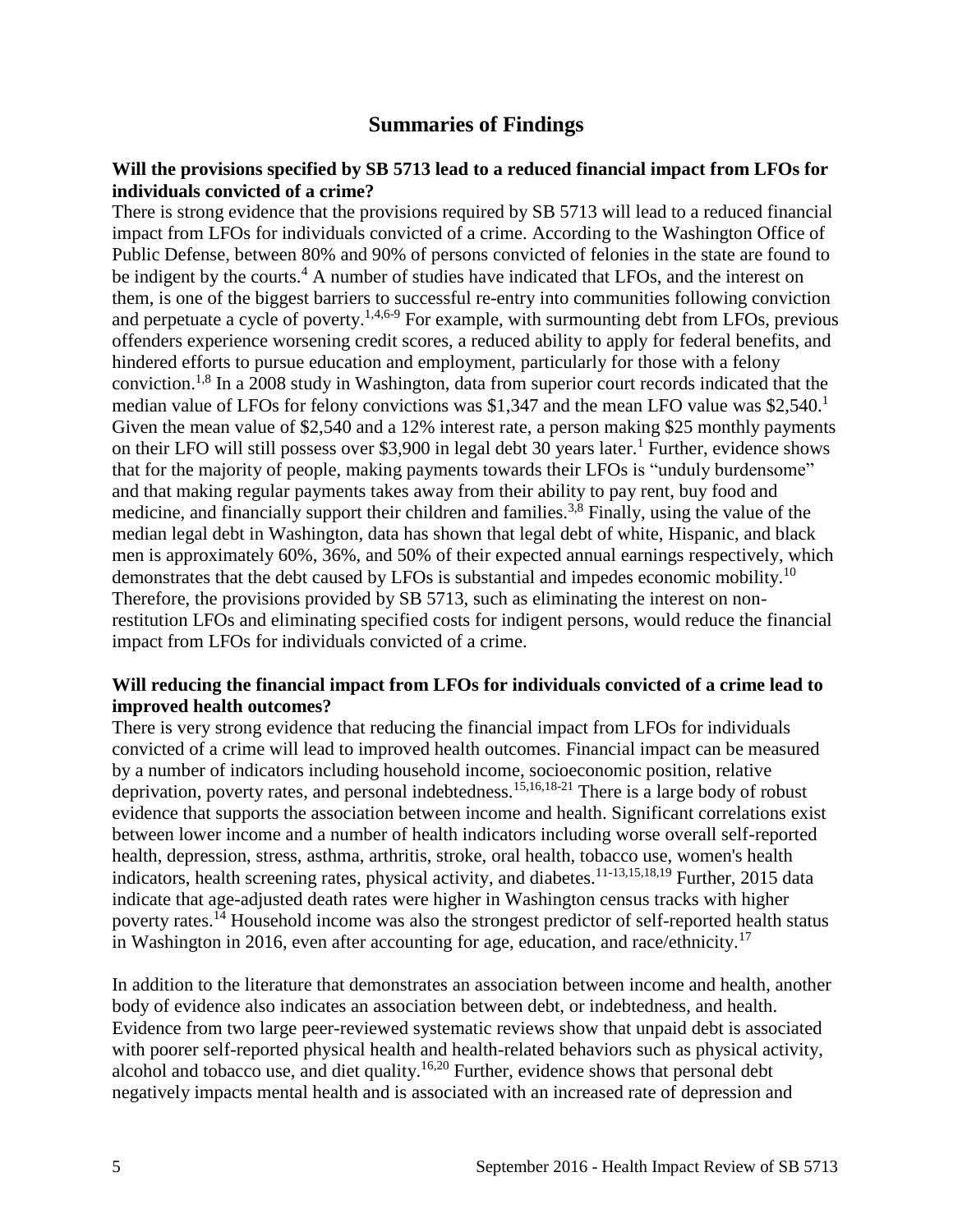depression-related symptoms such as anxiety and anger as well as suicidal ideation.<sup>[16](#page-14-3)[,20](#page-15-2)</sup> The results from a pooled meta-analysis demonstrate significant associations between debt and mental disorders, depression, suicide completion or attempt, problem drinking, drug dependence, neurotic disorder, and psychotic disorders.[16](#page-14-3) Therefore, reducing the financial burden from LFOs, and thereby reducing legal debt, would improve mental and physical health outcomes for this population.

#### **Will improved health outcomes lead to decreased health disparities among individuals convicted of a crime?**

There is very strong evidence that improving health outcomes for individuals convicted of a crime would decrease health disparities. Evidence indicates that racial/ethnic minorities, and individuals with low-income, lower levels of education, and higher rates of mental illness and homelessness are disproportionately represented in the criminal justice system.<sup>[3](#page-10-3)[,4](#page-11-0)[,6](#page-11-2)[,10](#page-13-1)[,23](#page-16-2)[,24](#page-17-2)[,26](#page-17-3)</sup> Evidence also indicates that this disproportionality also exists in Washington. For example, in 2010, black, American Indian/Alaska Native, and Hispanic individuals made up 18%, 5%, and 14% of persons in Washington prisons and jails although they made up only 4%, 2% and 11% of the total Washington population, respectively.[26](#page-17-3) Additionally, data indicates that even after controlling for other legal, demographic, and county level characteristics, Hispanic defendants are assessed significantly higher fines and fees than white defendants in Washington.<sup>[1](#page-10-1)</sup> Improving health outcomes for the populations disproportionately represented in the criminal justice system would therefore decrease health disparities.

#### *Disparities by income, education, and race/ethnicity*

Data indicates that low-income populations are disproportionately burdened by monetary sanctions in the United States.<sup>[3](#page-10-3)</sup> One study estimates that the annual income of nearly two-thirds of jail inmates was under \$12,000 in the year prior to their arrest and when coupled with reduced educational and employment opportunities upon release, the financial hurdles can be tremendous, even in the absence of  $LFOs<sup>3</sup>$  $LFOs<sup>3</sup>$  $LFOs<sup>3</sup>$  Income has such a large impact on health, as discussed above, and therefore low income populations face disparities in many health measures. [4](#page-11-0)[,10-21](#page-13-1) Data indicate that this correlation between low income and poor health does exist in Washington State.<sup>[11-14,](#page-13-0)[17,](#page-14-1)[25](#page-17-0)</sup>

Similar associations can be seen between educational attainment and health. It is estimated that in the United States, close to 65% of those incarcerated did not receive a high school diploma and 70% of prisoners experience low levels of literacy. [7](#page-12-1) Lower levels of education have been shown to be associated with outcomes such as poorer self-reported health, and higher rates of diabetes, tobacco use, and mental health issues.<sup>[12,](#page-13-2)[14,](#page-14-0)[17,](#page-14-1)[22,](#page-16-1)[25,](#page-17-0)[27](#page-17-1)</sup>

Data has shown that communities of color experience worse health outcomes than their counterparts for many health measures. In Washington, data indicates that American Indian/Alaska Natives and black residents had some of the highest age-adjusted death rates and shortest life expectancies at birth compared to other groups in the state.<sup>[14](#page-14-0)</sup> Further, compared to white communities in Washington, communities of color also have higher rates of current tobacco use, diabetes, obesity, and poorer self-reported overall health and mental health.<sup>[11,](#page-13-0)[12,](#page-13-2)[17,](#page-14-1)[22,](#page-16-1)[25](#page-17-0)</sup> Therefore, improving health outcomes for these populations would help decrease health disparities by income, education, and race/ethnicity.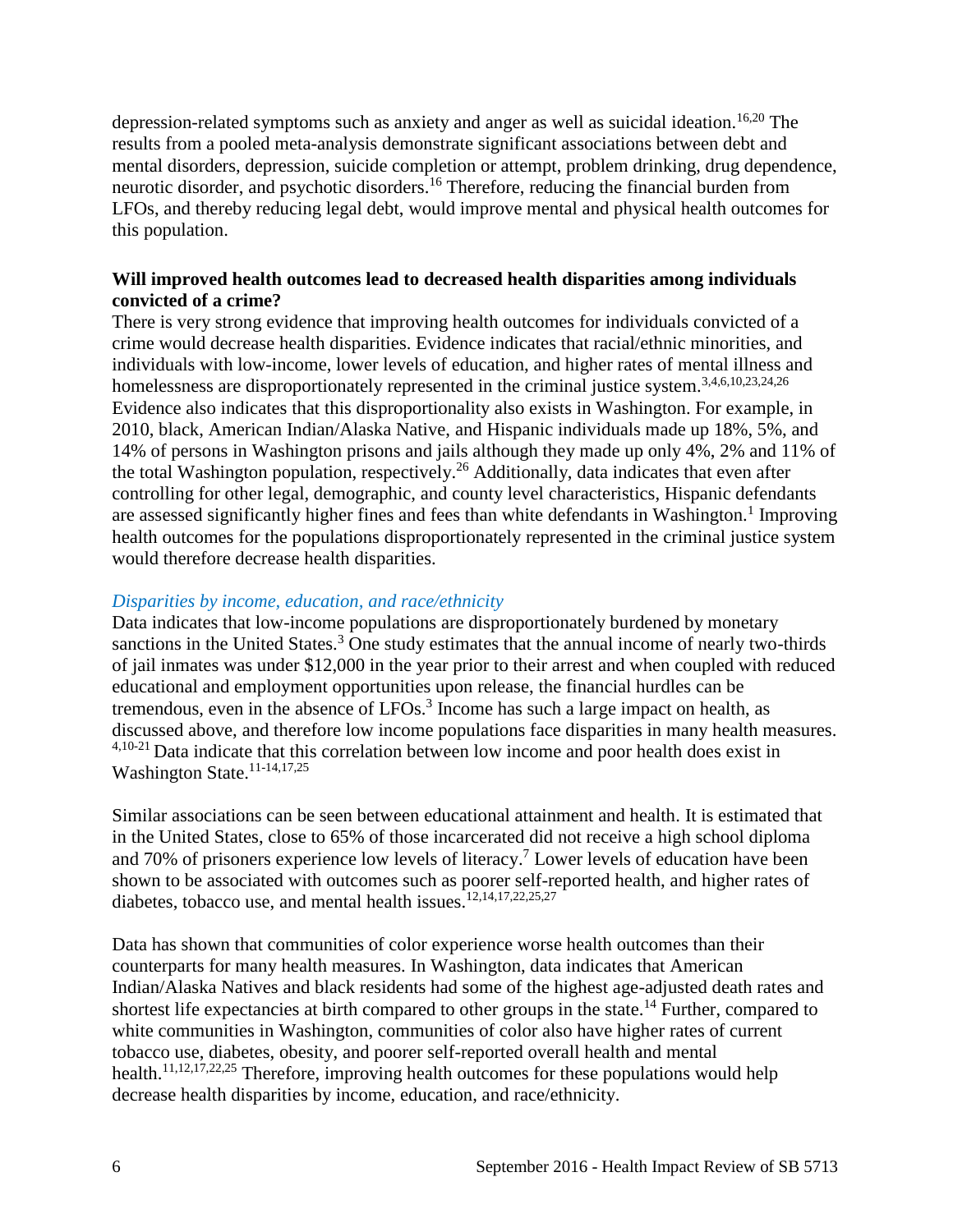#### *Homelessness and mental illness*

SB 5713 provides specific provisions for individuals convicted of a crime who are experiencing mental illness and homelessness and often, these experiences can go hand in hand. Data indicates that over half of inmates in the U.S. have a mental health issue and between 16-24% experience serious mental illness.<sup>[23](#page-16-2)</sup> Specifically in Washington, a study from 2002 revealed that 16% of individuals in the state who were receiving publicly funded mental health services had at least one felony conviction, a rate over twice that of the general population.<sup>[22](#page-16-1)</sup> Data also suggests that upon release from prison, former prisoners experience homelessness at a rate higher than the general population, which can have lasting impacts on their mental and physical health.<sup>[23](#page-16-2)</sup> Moreover, evidence from a peer-reviewed literature review shows that in addition to health issues such as nutrition disorders, higher rates of respiratory disorders, skin and dental problems, infectious diseases, and injuries due to environmental exposure, accident and violence, individuals experiencing homelessness also have high rates of mental illness. [28](#page-18-0) The National Alliance to End Homelessness estimates that approximately 50% of individuals experiencing homelessness are also experiencing a mental health issue and close to 25% experience serious mental disorders such as chronic depression, bipolar disorder, and schizophrenia."[28](#page-18-0) As a result, improving health outcomes for individuals convicted of a crime who experience mental illness and homelessness has the potential to also decrease health disparities among these populations.

#### *Other disparities*

It is important to note that Washington data also shows that there is significant variation in the assessment of LFOs depending on a number of additional factors.<sup>[1](#page-10-1)</sup> The data indicates that counties with either smaller population sizes, smaller proportions of their budgets devoted to law and justice, or higher rates of drug arrests or violent crime assess significantly higher fees and fines for cases with identical charges and prior criminal histories.<sup>[1](#page-10-1)</sup> Further, convictions involving drug offenses are associated with significantly higher LFOs than convictions involving violent crimes, and male defendants are assessed higher LFOs than female defendants.<sup>[1](#page-10-1)</sup> While SB 5713 establishes that a defendant is exempt from paying specified costs if they are found to be indigent at the time of sentencing, there are still a number of monetary sanctions that may be assessed at differing levels depending on a number of case, county, and defendant-level characteristics. The potential impact that these variations in the assessment of LFOs will have on health disparities is currently unknown.

#### **Other considerations**

We pursued a number of other research questions in order to determine if there are alternate pathways leading from the provisions in the bill to positive or negative health impacts. We ultimately did not include these pathways in the logic model on page four of this review because there was insufficient evidence to determine if the connections exist. We evaluated the evidence concerning 1) the impact of LFOs on recidivism, and 2) the financial impact of reduced LFOs on state, county and city level revenue.

#### *Recidivism*

It has been shown in Washington that arrest and confinement of nonpaying legal debtors is happening across the state, which can occur if a court finds that a person is "willful" in the nonpayment of their LFOs.<sup>[10](#page-13-1)</sup> One study in Washington interviewed residents that had been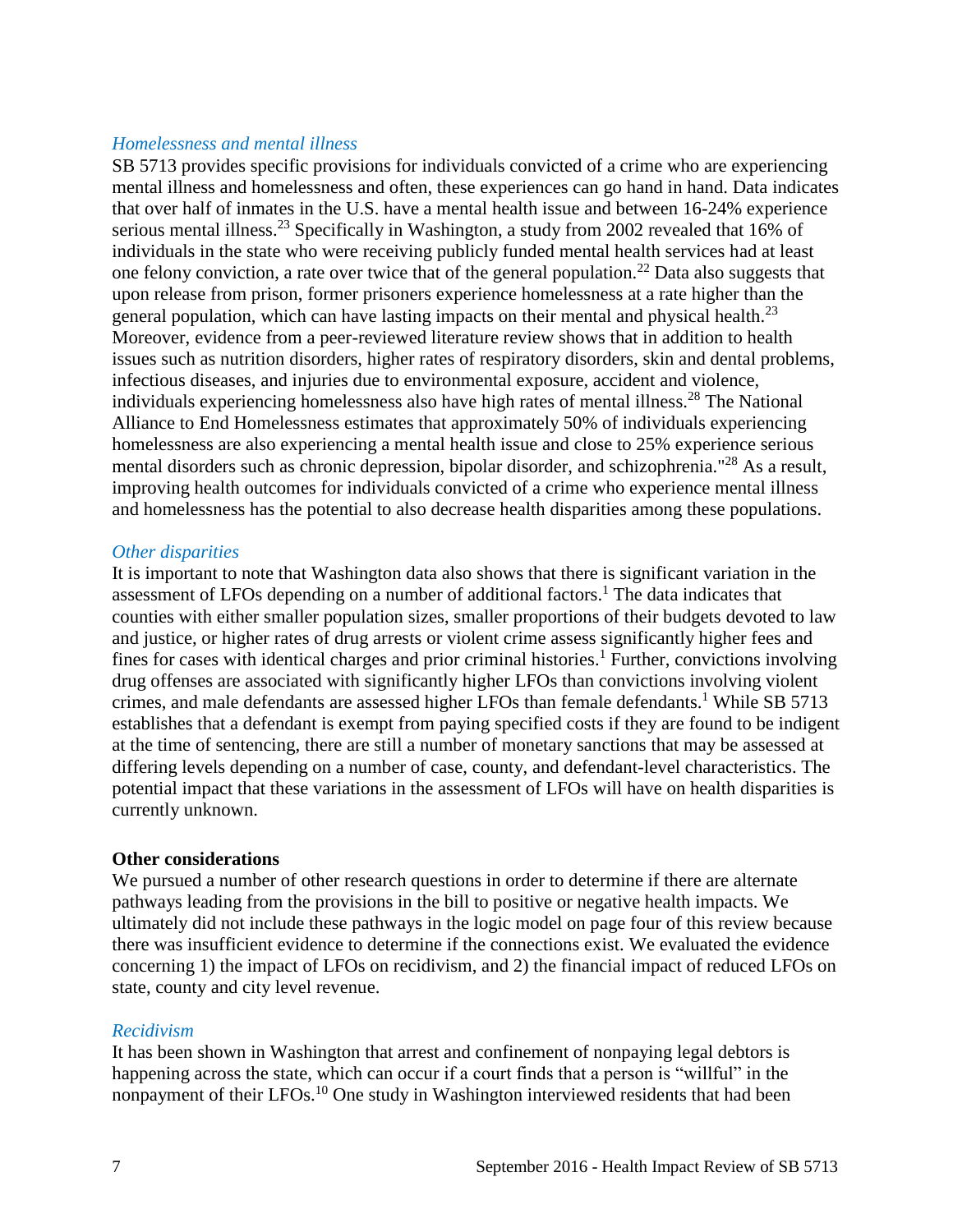assessed LFOs and nearly one-fourth of them indicated they had an arrest warrant issued as a result of their inability to pay their LFOs.<sup>[10](#page-13-1)</sup> Similarly, another study found that on any given day approximately 20% of people in custody in one Washington county are there for nonpayment of LFOs.<sup>[4](#page-11-0)</sup> However, we were not able to identify literature that examined the association between the magnitude of monetary sanctions and the likelihood of reentry into the criminal justice system among adults. A study released in 2016 examined the issue of LFOs and recidivism among youth involved in the juvenile justice system.<sup>[29](#page-18-1)</sup> The results indicate that the imposition of restitution, the amount of costs and/or restitution, and the costs and/or restitution owed at case closing were significantly associated with a higher likelihood of recidivism.[29](#page-18-1) However, because this study focused on recidivism among youth, the results are not fully generalizable to the population of interest for this bill. Beckett et al. summarized this issue in saying that, "Many consequences that flow from legal debt—including lost income, enhanced housing instability, ongoing entanglement with criminal justice institutions, and additional barriers to legal employment—are predictors of recidivism…Thus, although the hypothesis that legal debt is criminogenic, to our knowledge, has not been tested directly, the available evidence indicates that the imposition and collection of LFOs contributes to the creation of circumstances that are known to increase recidivism."[10](#page-13-1)

#### *Revenue impacts*

The fiscal note for SB 5713 presents the estimated financial impact that SB 5713 would have as well as the estimated expenditure that would be required to implement the provisions. We explored the potential impact that the reduced income from LFOs would have on state, county, and city revenues and how this in turn would impact spending on health programs, emergency response, mental health programs, health outreach and promotion etc. However, it is unclear from our research how the revenue generated from LFOs is used by the various recipients and where the money is dispersed within agencies. Further, it is unknown how much money is spent at the state and county level to monitor, impose, enforce, and collect LFOs relative to how much money is currently being collected.<sup>[3](#page-10-3)</sup> Therefore, the pathway between potentially decreased revenue and health was not clear and was ultimately not included in the logic model.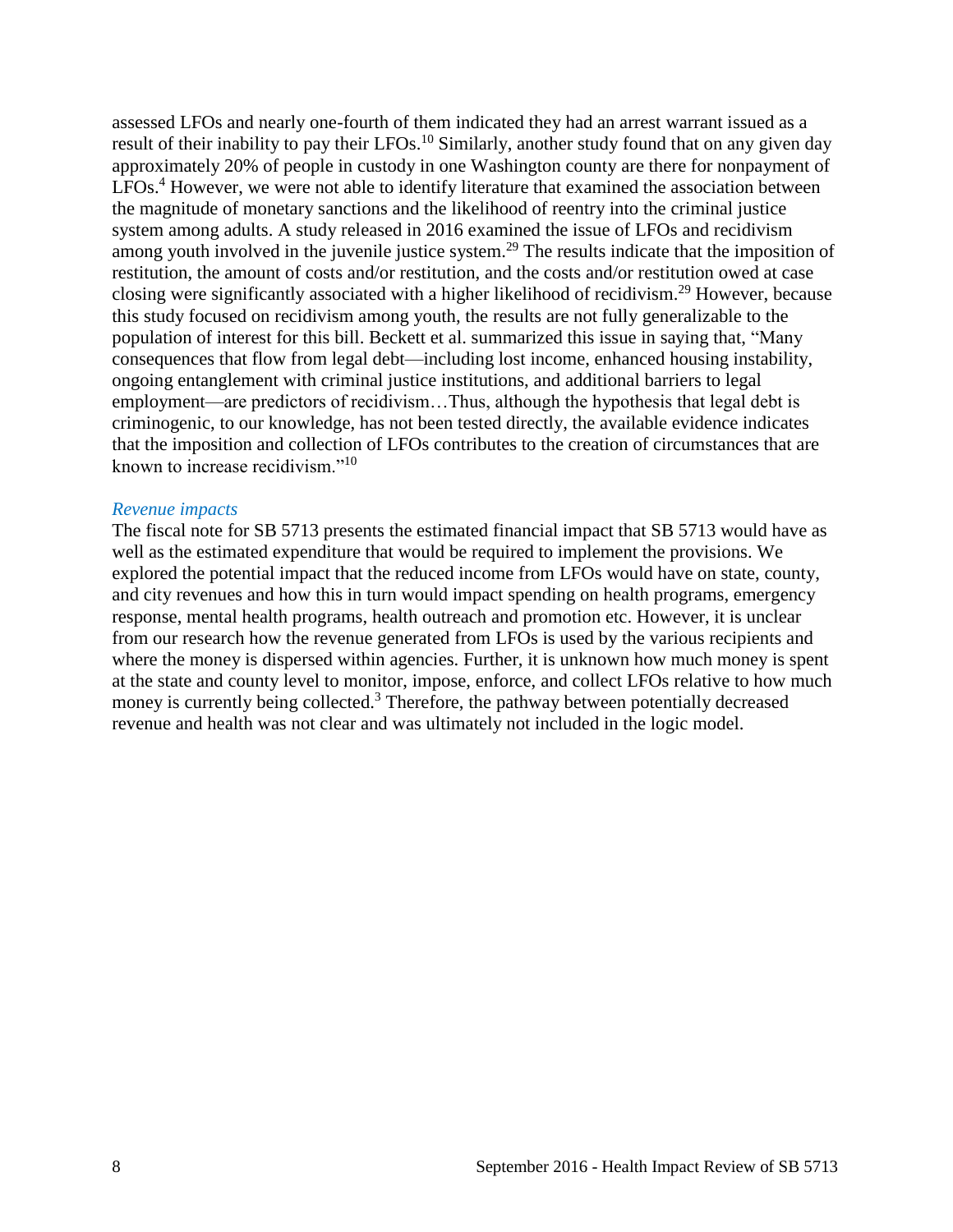# **Annotated References**

#### <span id="page-10-1"></span><span id="page-10-0"></span>1. **Beckett Katherine, Harris Alexes, Evans Heather.** *The Assessment and Consequences of Legal Financial Obligations in Washington State.* **Washington State Minority and Justice Commission;2008.**

In this report, Beckett et al. examine the assessment and consequences of legal financial obligations (LFOs) assessed by the Washington State Superior Court. The authors use two sources of data including 3,366 Washington State Superior Court cases from January and February 2004 as well as qualitative interviews with fifty Washington residents who were assessed LFOs in one of four selected counties. Data from court records indicate that Hispanic defendants, male defendants, and persons convicted of drug crimes have significantly higher fees and fines than their counterparts, including those convicted for violent crimes. Further, there is significant variation of median LFO by county, even among cases where the charges and prior criminal histories are identical. The authors found that counties with, "...smaller populations, higher drug arrest and violent crime rates, and/or comparatively small proportions of their budgets devoted to law and justice assess significantly higher fees and fines." Findings from interview data demonstrate that LFOs exacerbate many difficulties that individuals face when trying to reintegrate into their community following a criminal conviction. Examples of some of these added difficulties due to LFOs include reducing income and worsening credit scores, hindering efforts to pursue education, training, and employment, and reducing eligibility for federal benefits. The authors conclude by presenting a number of recommendations that would reform the current LFO practices in Washington.

#### <span id="page-10-2"></span>2. **Doyle Theresa.** *Legal Financial Obligations: A Ball and Chain. 2015 Annual Report*  **Minority & Justice Commission- Washington State Supreme Court;2015.**

Judge Theresa Doyle discusses the landscape of legal financial obligations (LFOs) in Washington as a part of the 2015 Minority & Justice Commission Annual Report. Doyle provides background on the types of LFOs that courts can impose in Washington, including the required \$500 victim penalty assessment and \$100 DNA database fee. The author then goes on to examine factors that have contributed to the LFO issue such as mass incarceration and inadequate court funding. Finally, the author discusses the impacts that LFOs have on defendants and the proposed legislation that would reform LFOs in Washington.

#### <span id="page-10-3"></span>3. **Harris Alexes. A Pound of Flesh: Monetary Sanctions as Punishment for the Poor. New York: Russell Sage Foundation; 2016.**

The focus of this book, written by sociologist Alexes Harris, is the rise of monetary sanctions as a tool of the criminal justice system and the ways in which these sanctions marginalize and penalize the poor. While Harris presents data from across the United States, she focuses her analysis on the court practices of five counties in Washington State. In order to illustrate how these monetary sanctions are perpetuating inequality, Harris draws conclusions from quantitative and qualitative data including sentencing data, legal documents, court hearing observations, and eighty-nine interviews with judges, clerks, attorneys, and defendants. Harris further uses this evidence to support two main arguments throughout the book: "(1) monetary sanctions imposed by the criminal justice system create and sustain inequality in the United States and, (2) the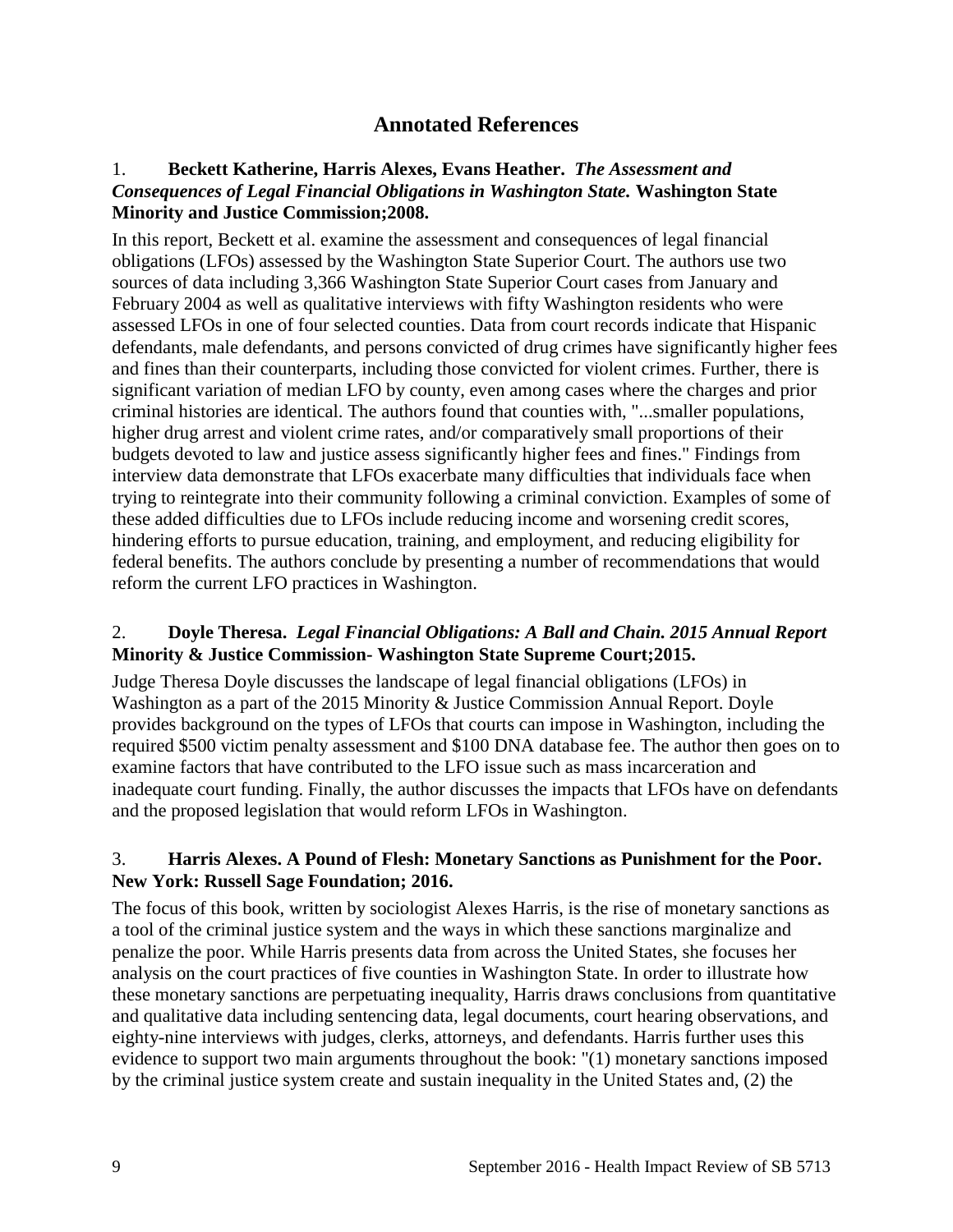system of monetary sanctions is enforced by criminal justice bureaucrats whose discretion is shaped by a culture of accountability."

#### <span id="page-11-0"></span>4.*Modern-Day Debtors Prisons: The Ways Court-Imposed Debts Punish People for Being Poor.* **American Civil Liberties Union of Washington, and Columbia Legal Services;2014.**

This report focuses on four counties in Washington state to highlight the legal financial obligation (LFO) practices used in the courts with the goal that this information will drive the legislature to reexamine and reform current policies. The authors observed court proceedings; reviewed court records; and interviewed debtors, attorneys, and community members in each of the four selected counties, which were Benton, Clark, Clallam, and Thurston counties. The findings show that many courts are not properly considering a defendant's ability to pay when imposing discretionary LFOs and this often then requires people to chose between buying basic necessities and paying off their debt. Further, the state's 12% interest rate continues to create insurmountable debt for individuals who are already living in poverty. In this way, LFOs are a barrier for successful re-entry into communities upon release from custody. The authors conclude by presenting a number of recommendations that will help relieve the burden of LFOs on indigent persons as well as save resources for counties who put tremendous effort into collecting debts.

#### <span id="page-11-1"></span>5.*The Youth Equality and Reintegration Act (The YEAR Act)* **Columbia Legal Services and University of Washington Law Children & Youth Legislative Advocacy Clinic;2015.**

This document provides an overview of the Youth Equality and Reintegration Act (YEAR Act), which was signed into law in Washington in May 2015. Key provisions of the YEAR Act include: eliminating 20 of the 22 non-restitution LFOs; reducing the 12% interest rate on LFOs to zero; providing judges with the discretion to modify restitution assessments based on ability to pay, seal criminal records when restitution to individual victims has been paid off, and convert restitution to community service hours; creates the opportunity for youth with outstanding LFOs to petition the Court to reduce or forgive LFOs and interest; and prioritizes the payment of restitution to the victims.

#### <span id="page-11-2"></span>6.*Collateral Costs: Incarceration's Effect on Economic Mobility.* **Washington, DC: The Pew Charitable Trusts;2010.**

This report by the Pew Charitable Trusts is an analysis of the impacts of incarceration on economic mobility. The authors utilized a diverse array of data sources to compile this analysis including data from the Bureau of Justice Statistics, National Longitudinal Survey of Youth, and March Current Population Survey. Data show that in the United States, the criminal justice system has a particularly high overrepresentation of men, young people, people with low education levels, and racial/ethnic minorities. Further, incarceration has a negative impact on a former inmate's economic prospects and these individuals experience less upward economic mobility in their lifetime than those who are never incarcerated. Data show that being incarcerated reduces the total earnings of males by 2%, 6% and 9% for white, Hispanic, and black males respectively. Recommendations from the authors include strategies such as connecting former inmates with the labor market to increase job training and employment, and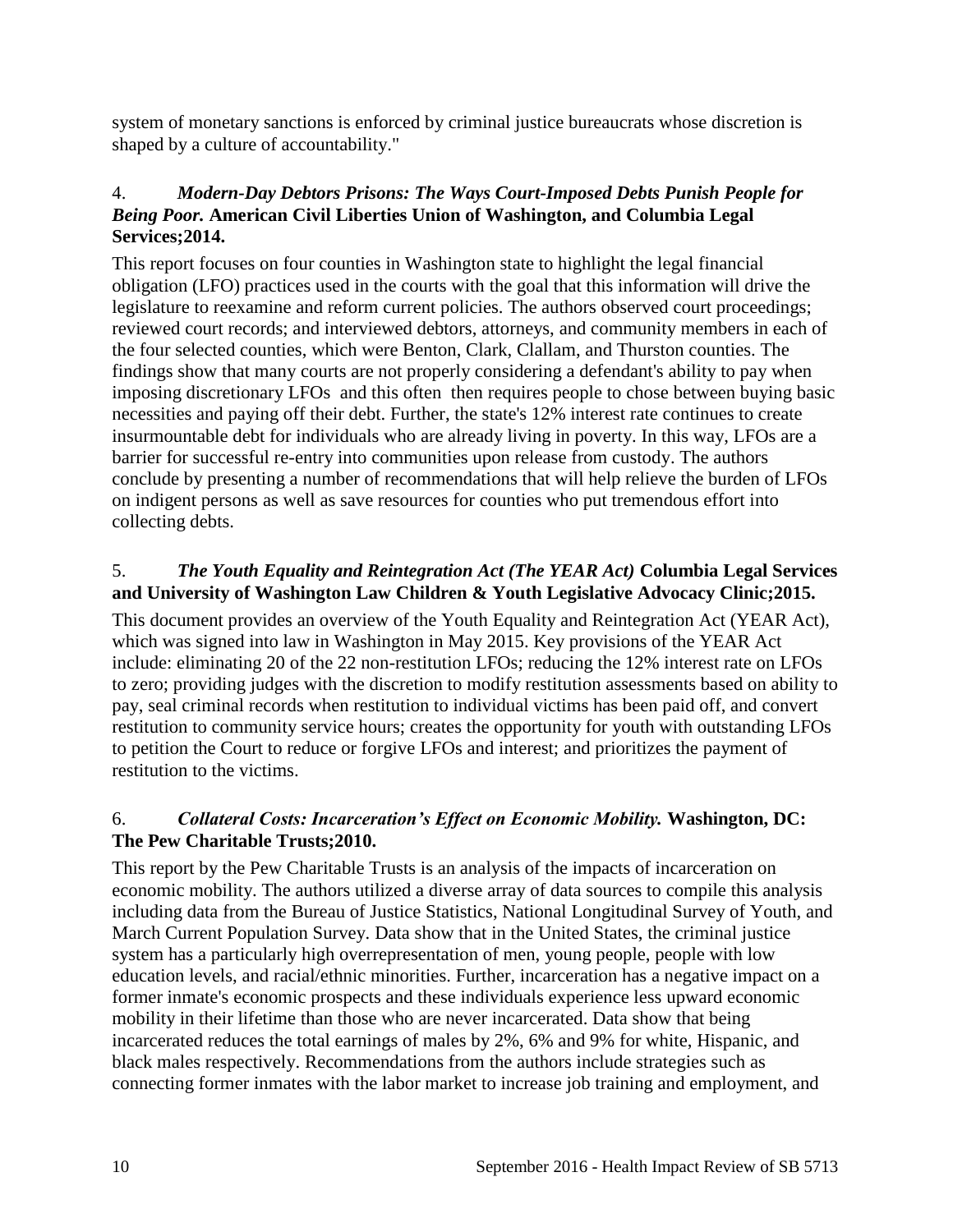capping the percent of a previous offender's income that can be subject to deduction for unpaid financial obligations.

# <span id="page-12-1"></span>7. **Bannon Alicia, Nagrecha Mitali, Diller Rebekah.** *Criminal Justice Debt: A Barrier to Reentry.* **New York University School of Law: Brennan Center for Justice;2010.**

In this report, the authors examine criminal justice fees in the fifteen states (Washington was not one of the fifteen) with the highest prison populations, which account for over 60% of all state criminal filings in the United States. Evidence indicates that across the board, states included in this analysis are adding new fees, raising existing fee amounts, and intensifying their efforts to collect outstanding fees, fines, and restitution. One important finding noted that a defendant's inability to pay their debt leads to an endless cycle of additional late fees and interest that perpetuates poverty. Further, criminal justice debt in many states is associated with a loss of voting and/or driving privileges. The authors also found that at least some jurisdictions in all the included states have arrested offenders who failed to pay their debt or did not appear for a debtrelated hearing. They also indicated that many states use threat of probation or parole revocations as a tactic for collecting debts. Given the findings, the authors propose recommendations for reforming the use of fees in the criminal justice system including: exempting indigent defendants from user fees and allowing for payment plans; eliminating penalties for individuals who are unable to pay debt all at once; eliminating the ability for a person to be incarcerated for inability to pay debt; and offering community service programs as an alternative to repaying debt.

#### <span id="page-12-0"></span>8. **Harris Alexes, Evans Heather, Beckett Katherine. Drawing blood from stones: Legal debt and social inequality in the contemporary United States.** *American Journal of Sociology.* **2010;115 (6):1753-1799.**

Harris et al. analyze national and Washington state-level data to better understand the social and legal consequences of legal financial obligations (LFOs). The authors present a brief history of the use of monetary sanctions and the ways that they have changed over time. Findings show that the use of monetary sanctions is growing in the U.S. and that the dollar value assessed is substantial compared to expected earnings, which is something courts are supposed to consider when assessing LFOs but rarely do. These sanctions create long-term debt that has negative consequences such as: loss of income and heightened stress; constraint on opportunities for growth such as housing, education, and employment; and potential for further warrants, arrest, and reincarceration as a result of nonpayment. The authors conclude that additional research is necessary to better understand the magnitude of the legal debt that is created by the entire criminal justice system.

# 9. **Vander Giessen Michael L. Legislative Reforms for Washington State's Criminal Monetary Penalties.** *Gonzaga Law Review.* **2011;47.**

Vander Giessen describes Washington's legal financial obligation (LFO) system and the ways in which the assessment of LFOs disproportionately impacts racial and ethnic minorities. The author presents current Washington law surrounding LFOs and the way these laws create barriers for criminal offenders and their families. Evidence suggests that a large percentage of offenders have outstanding LFOs to pay and that the interest on these LFOs is one of the biggest impediments to successful re-entry into their community because it turns a seemingly modest obligation into an overwhelming financial burden. The interest, more so than the LFO itself at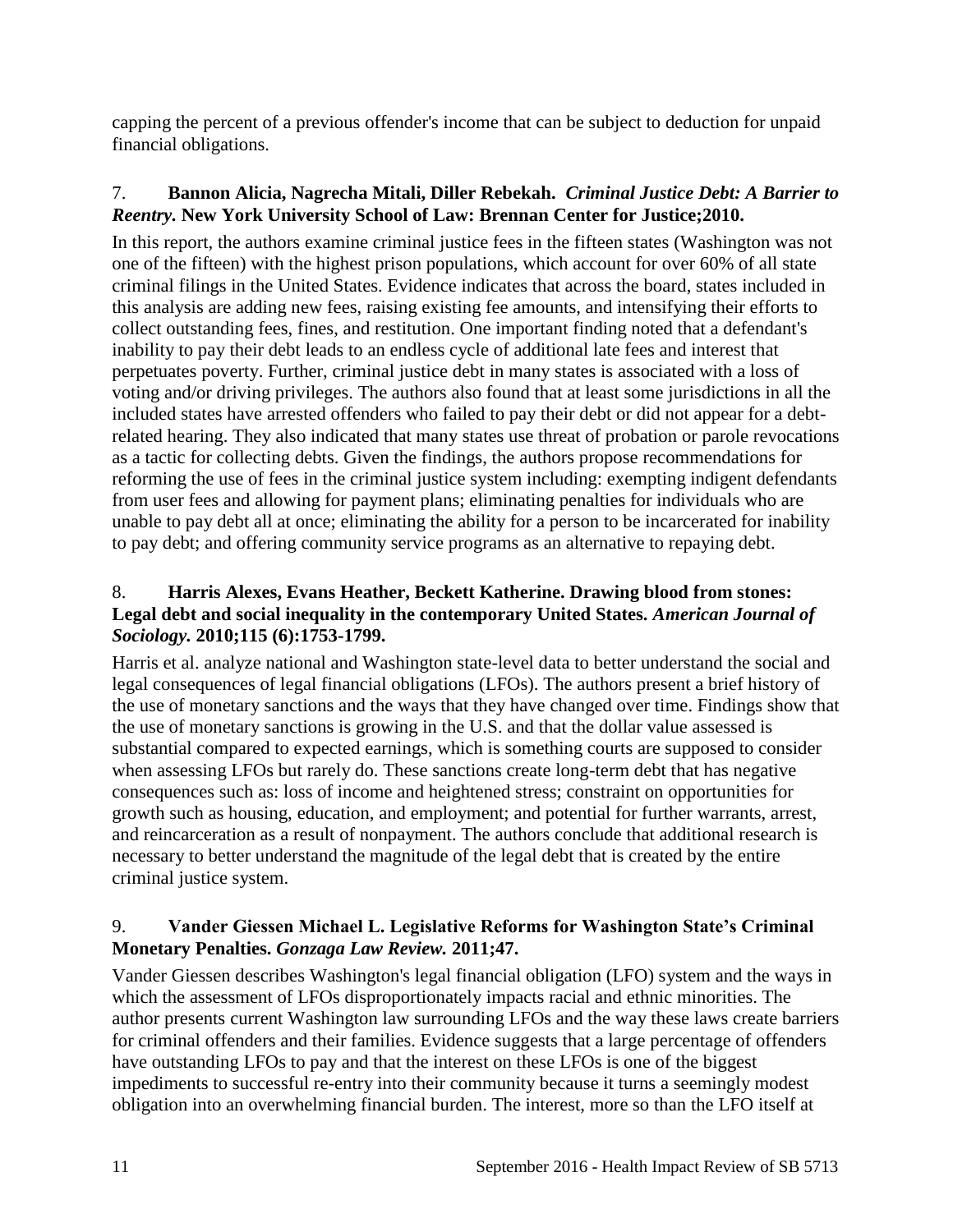times, can exacerbate poverty for those who are already in vulnerable financial situations. The author goes on to present a summary of the historical responses to LFOs as well as potential legislative reforms that the state should consider.

# <span id="page-13-1"></span>10. **Beckett Katherine, Harris Alexes. On cash and conviction: Monetary sanctions as misguided policy.** *Criminology & Public Policy.* **2011;10(3):509-537.**

Becket. et al present a summary of the use of monetary sanctions in the United States and contrasts these with the model of "day fines" used throughout Europe. Evidence shows that instead of being used as an alternative, monetary sanctions are regularly used to supplement other criminal penalties, which creates substantial debt for many. Debt created through these kinds of sanctions is different from consumer debt in that it cannot be relieved through bankruptcy and is not offset by the value of goods and services. Overall, the authors conclude that the widespread use of monetary sanctions in the criminal justice system is at odds with the overarching goal of reintegration for former offenders. The authors argue that without considering a defendant's current and future ability to pay, the use of monetary sanctions is "misguided and counterproductive" and that the use of these kinds of nongraduated sanctions should be discontinued in the U.S.

# <span id="page-13-0"></span>11. **Centers for Disease Control and Prevention. Behavioral Risk Factor Surveillance System Prevalence And Trends Data: Washington-2014. 2014;**

#### **[http://apps.nccd.cdc.gov/brfss/page.asp?cat=XX&yr=2014&state=WA#XX.](http://apps.nccd.cdc.gov/brfss/page.asp?cat=XX&yr=2014&state=WA#XX) Accessed August 16, 2016.**

Behavioral Risk Factor Surveillance System (BRFSS) 2014 data from Washington state show significant correlations between lower income and a number of health indicators including: worse overall self-reported health, depression, asthma, arthritis, stroke, oral health, tobacco use, women's health indicators, health screening rates, physical activity, and diabetes. Data also show that as educational attainment increases income level also increases.

# <span id="page-13-2"></span>12. **Boysun Mike, Wasserman Cathy.** *Health of Washington State Report: Tobacco Use.* **Washington State Department of Health;2012.**

Boysun et al. report Washington state Behavioral Risk Factor Surveillance System (BRFSS) data from 2008-2010, which indicate that adults with lower incomes are significantly more likely to report smoking cigarettes than their counterparts. Further, American Indians and Alaska Natives (AI/AN) and black populations have significantly higher smoking rates than white, Hispanic, and Asian populations. There is also significant geographic variation among counties with southwest and northeast counties in the state reporting higher rates of smoking. These counties are also more likely to have high levels of poverty and lower proportions of the population with college degrees.

# 13. **Ellings Amy.** *Health of Washington State Report: Obesity and Overweight.* **Washington State Department of Health;2015.**

Ellings reports Washington state Behavioral Risk Factor Surveillance System (BRFSS) data from 2002-2014, which shows that obesity rates are the highest among low income families and that as income increase, rates of obesity decrease. Further, individuals that graduated college or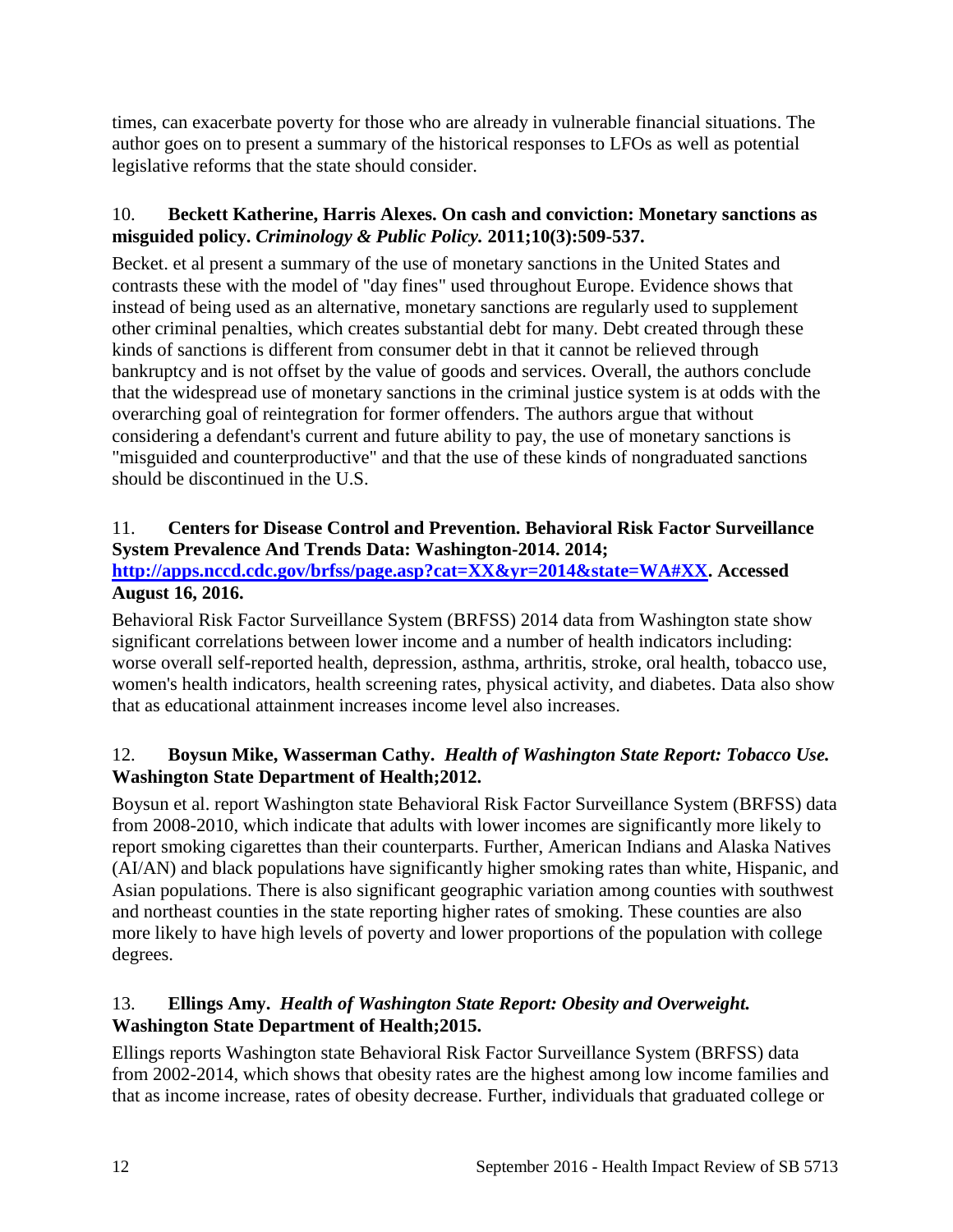attended some college had lower rates of obesity than those who had a high school education or less. Black, American Indian and Alaska Native, and Hispanic Washington residents had higher rates of obesity even after accounting for gender, income, education, and age.

# <span id="page-14-0"></span>14. **Poel A.** *Health of Washington State Report: Mortality and Life Expectancy. Data Update 2015.* **Washington State Department of Health;2015.**

Poel presents Washington state data on mortality and life expectancy. The data show that ageadjusted death rates were higher in Washington census tracks with higher poverty rates. The state data also show that American Indian/Alaska Natives, Native Hawaiian/Other Pacific Islanders, and black residents had the highest age-adjusted death rate and shortest life expectancy at birth compared to other groups in the state.

# <span id="page-14-2"></span>15. **Prause J., Dooley D., Huh J. Income volatility and psychological depression.**  *American journal of community psychology.* **Mar 2009;43(1-2):57-70.**

Prause et al. analyzed a sample  $(n = 4,493)$  from the National Longitudinal Survey of Youth. Researchers found that income volatility was significantly associated with depression; and downward volatility (frequent losses in income) was significantly associated with depression even after controlling for baseline depression. High income appeared to act as a buffer, so those with lower incomes were more vulnerable to the adverse effects of downward volatility.

#### <span id="page-14-3"></span>16. **Richardson Thomas, Elliott Peter, Roberts Ronald. The relationship between personal unsecured debt and mental and physical health: a systematic review and metaanalysis.** *Clinical Psychology Review.* **2013;33(8):1148-1162.**

Richardson et al. present a synthesis of the literature from 1984 to 2013 regarding the relationship between personal unsecured debt and health, and then further present a metaanalysis or pooled odds ratios (OR). In total, the authors included 65 articles from 12 different countries with the vast majority from either the United States or the United Kingdom. Evidence from the systematic review shows that 78.5% of included articles (n=51) report that being in debt was associated with worse health. The majority of the studies examined the relationship between debt and mental health with a smaller number assessing debt and self-reported physical health. Results from the pooled meta-analysis found significant associations between "...debt and mental disorder (OR = 3.24), depression (OR = 2.77), suicide completion (OR = 7.9), suicide completion or attempt ( $OR = 5.76$ ), problem drinking ( $OR = 2.68$ ), drug dependence ( $OR =$ 8.57), neurotic disorder ( $OR = 3.21$ ) and psychotic disorders ( $OR = 4.03$ )". The authors conclude that future research is needed to better understand the specific mechanisms by which debt is associated with health and the potential impact that debt repayment may have on improving outcomes.

# <span id="page-14-1"></span>17. **Serafin M.** *Health of Washington State Report: Self-reported Health Status. Data Update 2016.* **Washington State Department of Health;2016.**

Serafin presents data from Washington state on self-reported health status. The data show that after accounting for age, education, race and ethnicity, household income was a strong predictor of self-reported health status. Health status varied by race and ethnicity, with close to 35% of Hispanics, 30% of American Indian/Alaska Natives, and 20% of Native Hawaiian/Other Pacific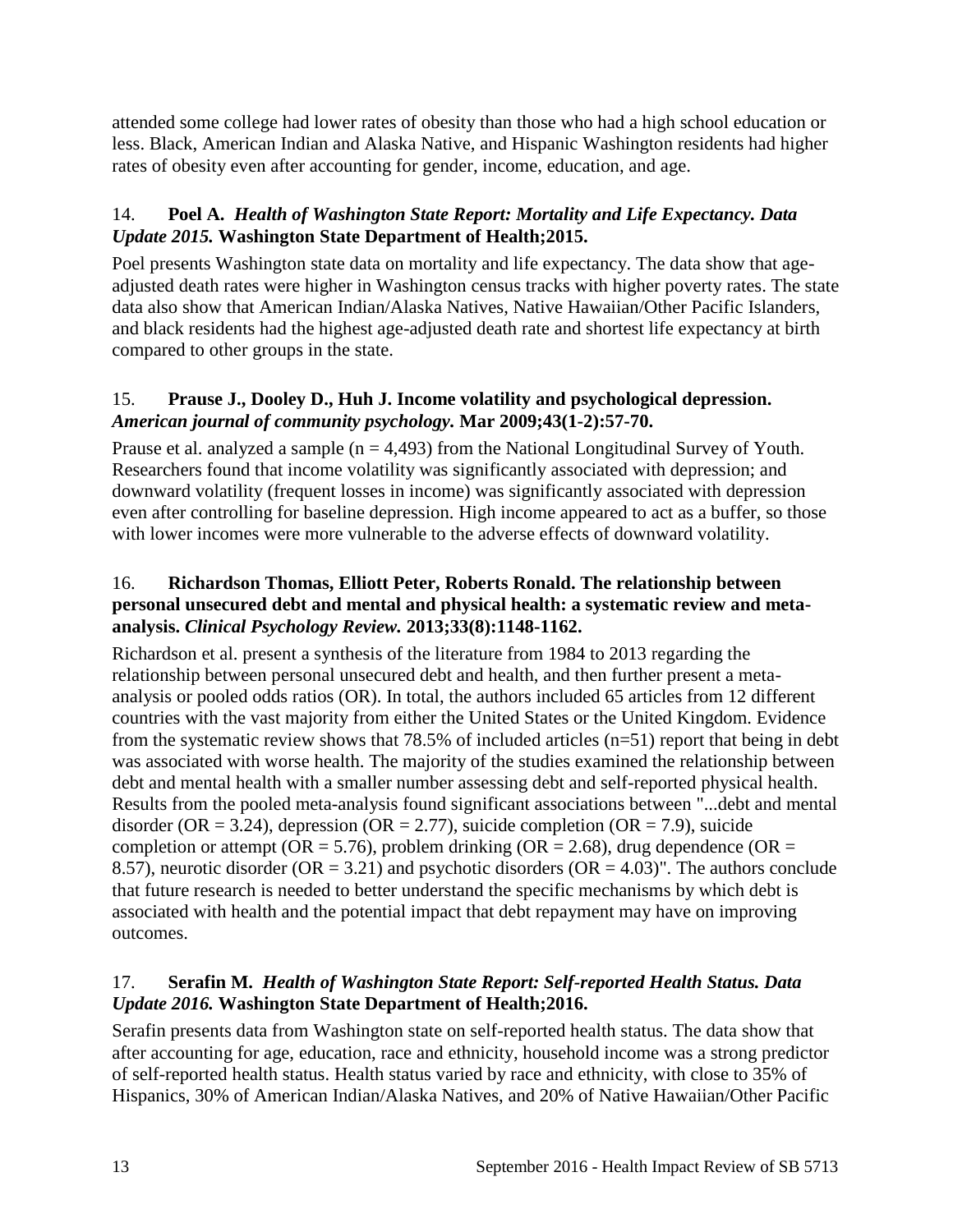Islander reporting fair or poor health. Washington Behavioral Risk Factor Surveillance System (BRFSS) data from 2012-2014 also show that education was a strong predictor of self-reported fair or poor health after adjusting for age.

#### <span id="page-15-0"></span>18. **Subramanyam M., Kawachi I., Berkman L., et al. Relative deprivation in income and self-rated health in the United States.** *Social Science and Medicine.* **Aug 2009;69(3):327- 334.**

Subramanyam et al. analyzed data from the 2002, 2004, and 2006 Current Population Surveys conducted by the United States Census Bureau. Researchers found that individuals from the lowest income category were over five times more likely to report being in poor health than participants from the highest income category. In addition, they found that relative deprivation (the differences in incomes between an individual and others who have higher incomes than that individual [one measure of income inequality]) appeared to explain a large part of this association.

#### <span id="page-15-1"></span>19. **Sweet Elizabeth, Nandi Arijit, Adam Emma K., et al. The high price of debt: household financial debt and its impact on mental and physical health.** *Social science & medicine.* **2013;91:94-100.**

Sweet et al. analyzed data from the National Longitudinal Study of Adolescent Health (Add Health) to investigate the association between financial debt and health outcomes (n=8400). Data collection for Add Health began with Wave I in 1994/1995 with a cohort of adolescents grades 7-12. For this study, data from Waves I through Wave IV (collected in 2007/2008 at ages 24-32) were included in the analysis. The authors found that reporting high financial household debt is significantly associated with high perceived stress and depression, higher blood pressure, and worse self-reported general health. These associations remained significant after controlled for factors such as the number of people in the household, race/ethnicity, education, income, smoking, physical activity, diet, BMI, marital status, health insurance, job loss, and home ownership. The authors conclude that household debts relative to assets is a robust predictor of health outcomes and should be explored further as a socioeconomic determinant of health in future research.

#### <span id="page-15-2"></span>20. **Turunen Elina, Hiilamo Heikki. Health effects of indebtedness: a systematic review.**  *BMC Public Health.* **2014;14(489).**

Turunen et al. systematically reviewed the literature from 1994 to 2013 to assess the relationship between indebtedness and mental and physical health (n=33 articles). About half of the included studies were conducted in the United States and measures for indebtedness varied widely. Evidence shows that personal debt negatively impacts mental health and is associated with an increased rate of depression and depression-related symptoms such as anxiety and anger as well as suicidal ideation. Unpaid debt was also associated with poorer subjective health and healthrelated behaviors such as physical activity, alcohol and tobacco use, and diet quality. The authors conclude that indebtedness is associated with a number of serious health outcomes but that future research is needed to better understand the causal link and the role of other influences such as employment status and the type of debt.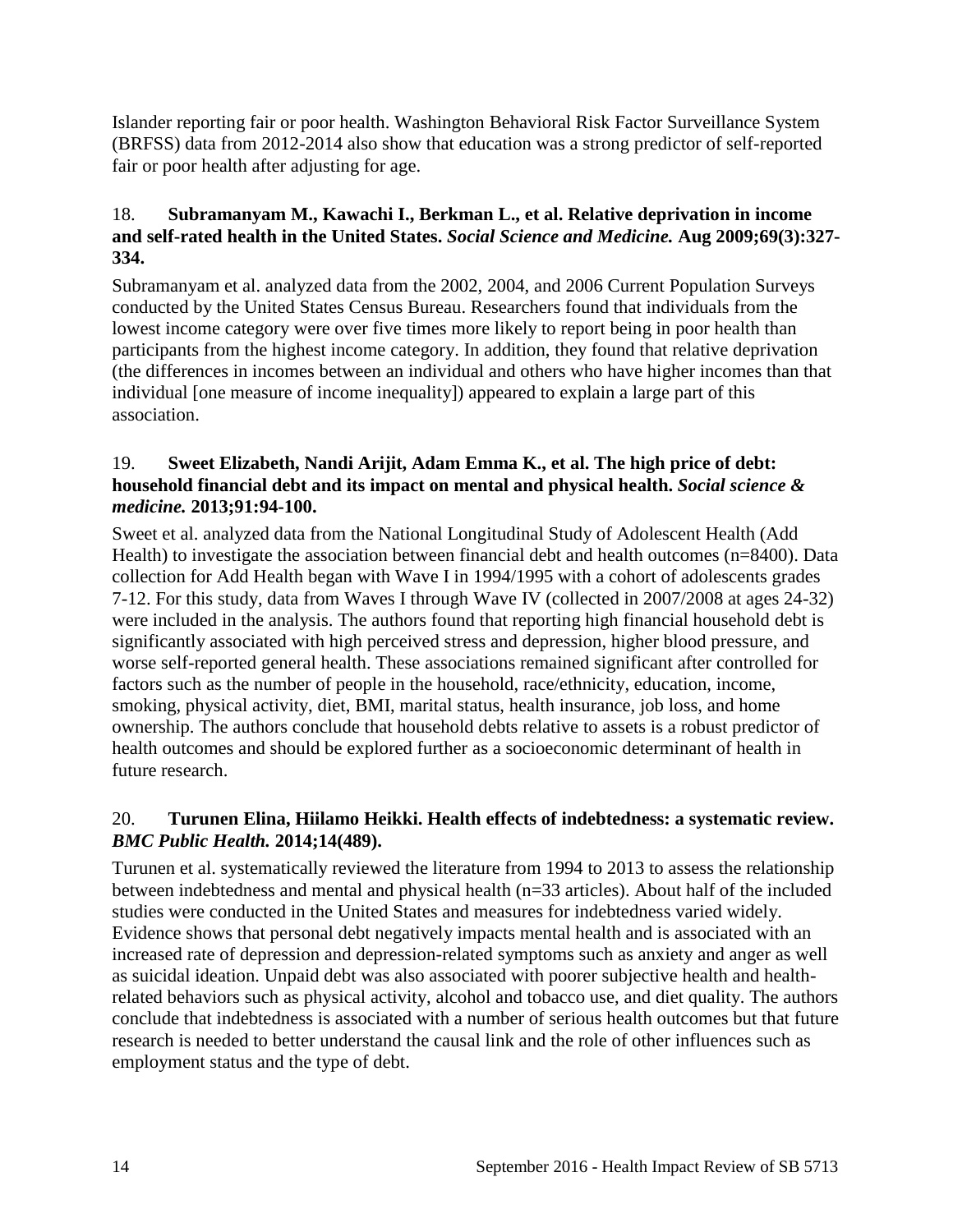#### <span id="page-16-0"></span>21. **VanEenwyk J.** *Health of Washington State Report: Socioeconomic Position in Washington.* **Washington State Department of Health;2014.**

VanEenwyk presents data about socioeconomic position in Washington State including differences within the state as well as statewide differences compared to national data. Data indicate that compared to the United States as a whole, fewer Washington residents are living in poverty and a higher percentage of residents ages 25 and older have college degrees. However, these economic resources are not evenly distributed among all Washington residents. Females in Washington were more likely to be living in poverty than males and were also more likely to have lower wages. Further, American Indian and Alaska Native, Hispanic, and black residents had higher percentages of living in poverty and lower median household incomes compared to other groups. Data also indicated that counties in eastern Washington were more likely to have high poverty rates and high rates of unemployment than counties in western Washington.

# <span id="page-16-1"></span>22.*Health of Washington State: Mental Health.* **Washington State Board of Health;2008.**

Washington Behavioral Risk Factor Surveillance System (BRFSS) data from 2004-2006 indicate that American Indians and Alaska Natives and non-Hispanic black individuals reported significantly higher rates of poor mental health compared to other groups. These relationships persisted after adjusting for additional factors such as age, income, and education. Washington BRFSS data also show an association between lower annual household income and poor mental health, a relationship that was also shown with education. It is well understood that mental health is also closely related to other areas such as employment opportunities, physical health, substance abuse. This report also highlights a Washington state study from 2002 that reveal that 16% of individuals in the state who were receiving publicly funded mental health services had at least one felony conviction, a rate over twice that of the general population.

#### <span id="page-16-2"></span>23. **Dumont Dora M., Allen Scott A., Brockmann Bradley W., et al. Incarceration, community health, and racial disparities.** *Journal of Health Care for the Poor and Underserved.* **2013;24.**

Dumont et al. present an evidence-based commentary about the social determinants of incarceration and inmate morbidity and mortality within the context of health disparities in the United States. Data indicates that over half of inmates in the U.S. have a mental health issue and between 16-24% experience serious mental illness, a percentage much higher than the 5-7% estimate nationally. Further, many inmates experience co-morbidities in addition to mental illness such as untreated substance dependence and addiction. The authors also discuss potential mechanisms for the ways in which incarceration perpetuates health disparities, particularly among black, Hispanic, and low-income populations who are disproportionately represented in the criminal justice system compared to their counterparts. Upon release from prison, data shows that former prisoners experience homelessness at a rate higher than the general population. Former prisoners also experience challenges with gaining education, employment, public assistance, and health insurance. These challenges all threaten an individuals ability to regain stability following incarceration and can have lasting impacts on their mental and physical health.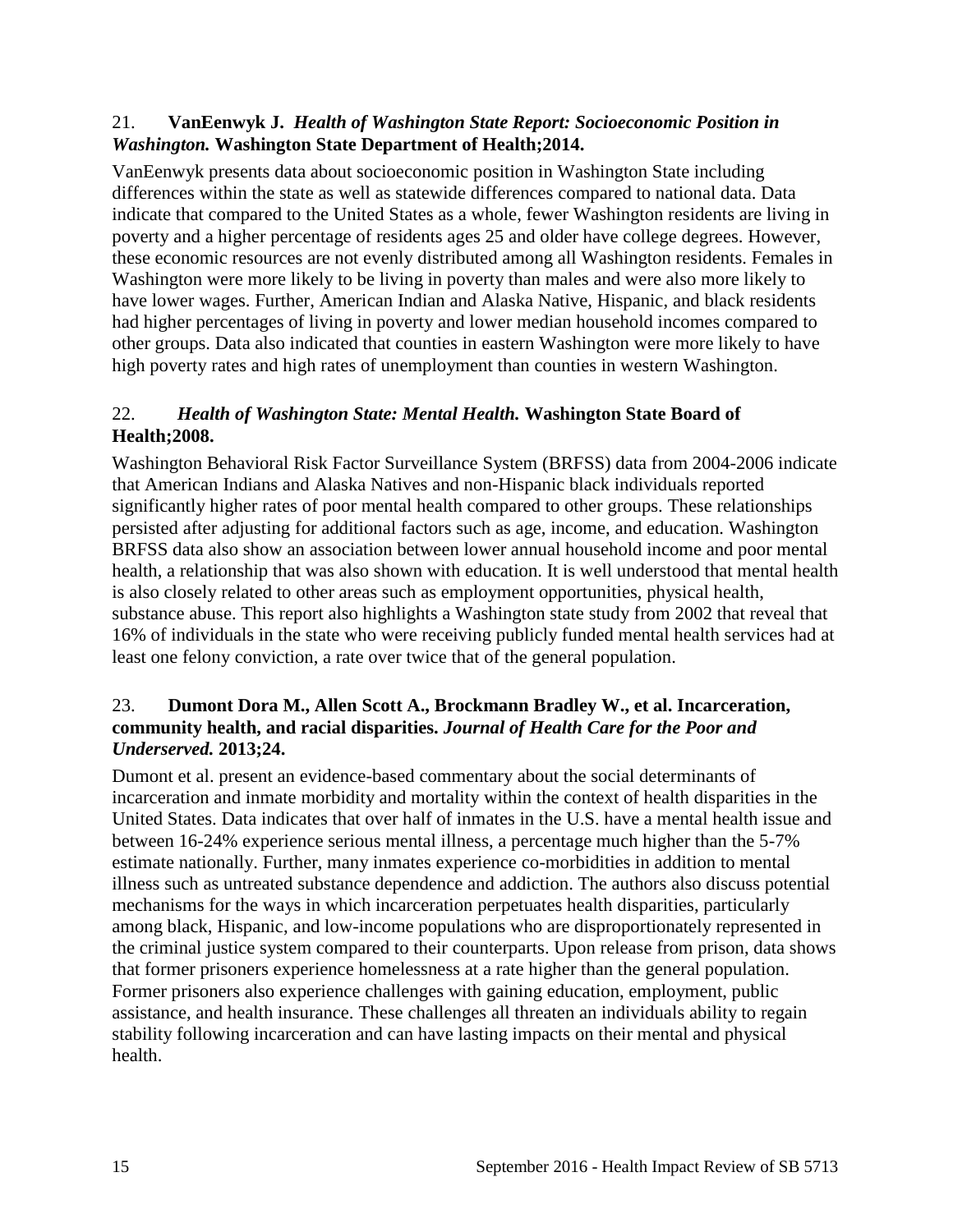#### <span id="page-17-2"></span>24. **Fredericksen Allyson, Lassiter Linnea.** *Disenfranchised by Debt: Millions Impoverished by Prison, Blocked from Voting.* **Alliance for a Just Society;2016.**

In this report, Fredericksen et al. examined state-by-state requirements for the payment of legal financial obligations (LFOs) in order for persons with felony convictions to regain their right to vote. These laws are referred to as criminal disenfranchisement laws and the authors find that disenfranchisement laws requiring payment of LFOs have a disparate impact on people of color. The report indicates that Washington state does not have a direct disenfranchisement law that is based on financial stipulations because it was found to be unconstitutional in a 2007 case. However, if an individual in Washington state misses three or more LFO payments within a twelve month period their voting rights may be revoked. The authors also note the disparities in arrest and conviction rates on a national level. For example, black men in the United States are six times as likely to be incarcerated as white men are and American Indians/Alaskan Natives have the second highest rate of incarceration behind blacks. The authors conclude that poverty, and an inability to pay LFOs, should not bar people from the right to vote, particularly when the laws are disproportionately impacting those who are low-income and persons of color.

#### <span id="page-17-0"></span>25. **Kemple Angela.** *Health of Washington State Report: Diabetes.* **Washington State Department of Health;2016.**

Kemple presents data from Washington regarding diabetes in the state. Washington data from the Behavioral Risk Factor Surveillance System (BRFSS) from 2012-2014 show that among adults, the percentage of persons with diabetes increased as household income decreased. This relationship was also true for education. Further, BRFSS data also show that age-adjusted diabetes prevalence is highest among those who are Hispanic, American Indian/Alaska Native, and black.

# <span id="page-17-3"></span>26. **Prison Policy Initiative. Washington Profile. 2010;**

# **[http://www.prisonpolicy.org/profiles/WA.html.](http://www.prisonpolicy.org/profiles/WA.html) Accessed September 13, 2016.**

This webpage provides data on incarceration in Washington from 2010. Data show that the rate of incarceration in the state has been growing since the late 1970's and in 2010, there were approximately 139,000 people behind bars of under criminal justice supervision in the state. Racial disparities are present in the Washington criminal justice system as well. In 2010, black, American Indian/Alaska Native, and Hispanic individuals made up 18%, 5%, and 14% of persons in Washington prisons and jails although they made up only 4%, 2% and 11% of the total Washington population, respectively.

#### <span id="page-17-1"></span>27. **JP Mersky, AJ. Reynolds. Educational success and adult health: Findings from the Chicago longitudinal study.** *Prevention Science.* **2009;10(2):175-195.**

Mersky and Reynolds analyzed data from a Chicago prospective cohort study that followed 1,539 individuals. Results indicate that high school completion was significantly and inversely associated with tobacco smoking, frequent substance use, depression, and no health insurance coverage. In addition, middle school reading performance was inversely related to depression and student's expectation to attend college was negatively associated with frequent drug use.